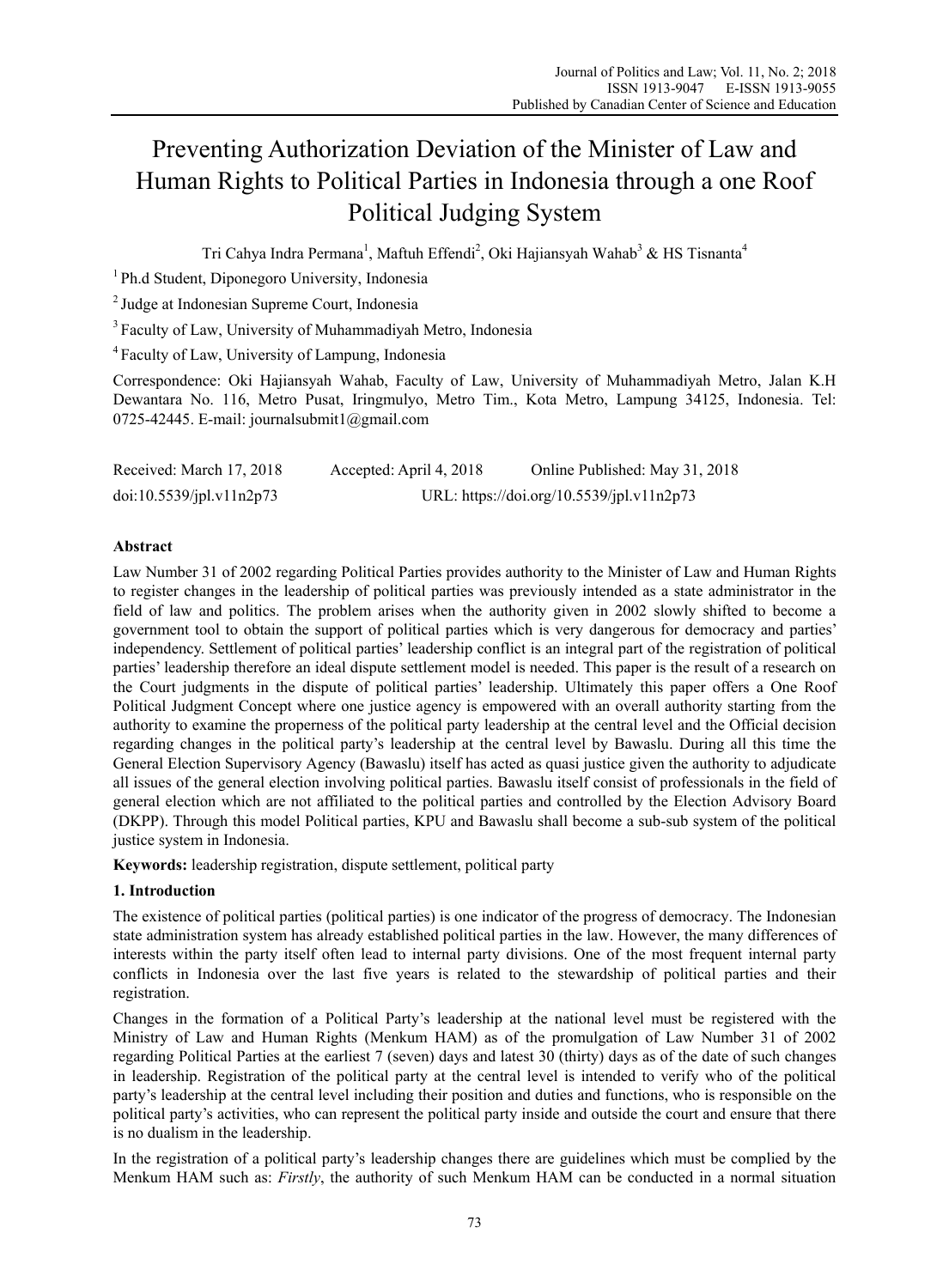where there is no conflict among the political party's leadership concerned. If there is still a conflict, the Menkum HAM is prohibited to issue the registration decision on the changes in such political party's leadership until the conflict is resolved or there is a legal judgment with a fixed legal force. Such prohibition beside being a universal principle for any entity or official, as regulated in Law Number 2 of 2008 regarding Political Parties.2

*Secondly*, the authority of the Menkum HAM to register the changes in the political party's leadership is declarative in nature or just a ratification after going through a review process which resolved the decision which is constitutive in nature i.e. participant of the National Assembly/Congress//Muktamar contained in a notarial deed or if there is conflict in the leadership the decision which is constitutive in nature is under the party' Mahkamah Partai (Advisory Board) decision or a decision of a justice agency with a legal fix power. In other words, the declarative authority of the Menkum HAM is only a *copy paste* authority of the decision of the participant of the National Assembly/Congress/Muktamar, decision of the Political Party Mahkamah (Advisory Board) or the adjudication of a justice agency with a fix legal power stating the validity of the Political Party at the central level. The declarative nature, however, is relative as the Minister of Law and Human Rights also has the authority to assess the requirements to obtain ratification of a political party's leadership changes registration.

*Thirdly,* such authority of the Menkum HAM is passive in nature meaning that the Minister must await an application from the Political Party's leadership concerned. In *A contrario* the Minister of Law and Human Rights may not actively notify requesting the political party's leadership to immediately propose a registration application for the changes in the political party's leadership as such matter may indicate the choosing of sides. If, however, the request of the registration is already submitted on the initiative of the concerned Political Party's leadership and there is a still incomplete document requirement, of course the Menkum HAM must be active to request such document incompleteness requirements as a realization of the precise and prudential principles of good governance.

*Fourth*, the authority of the Menkum HAM is limited by time and cannot therefore delay the time to issue a decision letter for the Political Party's leadership at the central level which is at the latest 7 (seven) days as of the receipt of the requirements".

An issue which often arises related to this Menkum HAM authority itself is when such authority slowly shifts to become a government tool to obtain the support of a Political Party. This may occur when the main function of the Menkum HAM towards the Political Party which previously only as state administrator in the field of law becomes a power tool. This paper applied the normative approach on court decisions related to the issues which have already fixed legal power.

Theoretically law as a political product so that every legal product will be determined by the balance of forces or political configuration that gave birth to it. Every legal product is a product of political decisions so that law can be seen as a crystallization of political thoughts interacting among politicians. The reality of law is often determined by the underlying political configuration (Mahfud MD, 2006: 65).

#### **2. Result and Discussions**

According to Daniel S. Lev, the conception and structure of political power is crucial in the legal process itself. The law is at least always a political tool, and that the place of law within the state depends on the balance of politics, the definition of power, the evolution of political, economic, social, and so on (Daniel S. Lev 1990: xii).Political power itself is interpreted as the ability to influence the general policy (government) both the formation and the consequences, in accordance with the interests of the holder of power.

In practice the handling of a request for a decision of the Menkum HAM of Political Parties which are already or starting to be involved in internal leadership dispute as detailed above, there are several facts as follows: *Firstly,*  at the time when the Menkum HAM was held by Hamid Awaluddin between 2005-2006, there was a conflict of leadership in the PKB Political Party (Nation Awakening Party). At that time the Menkum HAM besides referring to the Political Party Laws also requested a fatwa from the Supreme Court regarding the attitude it must take related to two requests from two conflicting factions in the PKB. Further to it the Menkum HAM issued a decision letter regarding the formation of the leadership for both conflicting factions while waiting for the conflict to be resolve by the court. After the leadership conflict obtained a judgement with fixed legal power the Menkum HAM issued the decision of the Menkum HAM regarding cancelation of the leadership decision letter pronounced lost by the court.

*Secondly,* at the time when the Menkum HAM was held by Mohammad Andi Mattalata in 2008 there was again a conflict of leadership in the Partai Kebangkitan Bangsa (PKB) and the Menkum HAM at that time held fast to the Political Party Laws by adhering to the judgement of both the State Administrative Court and the District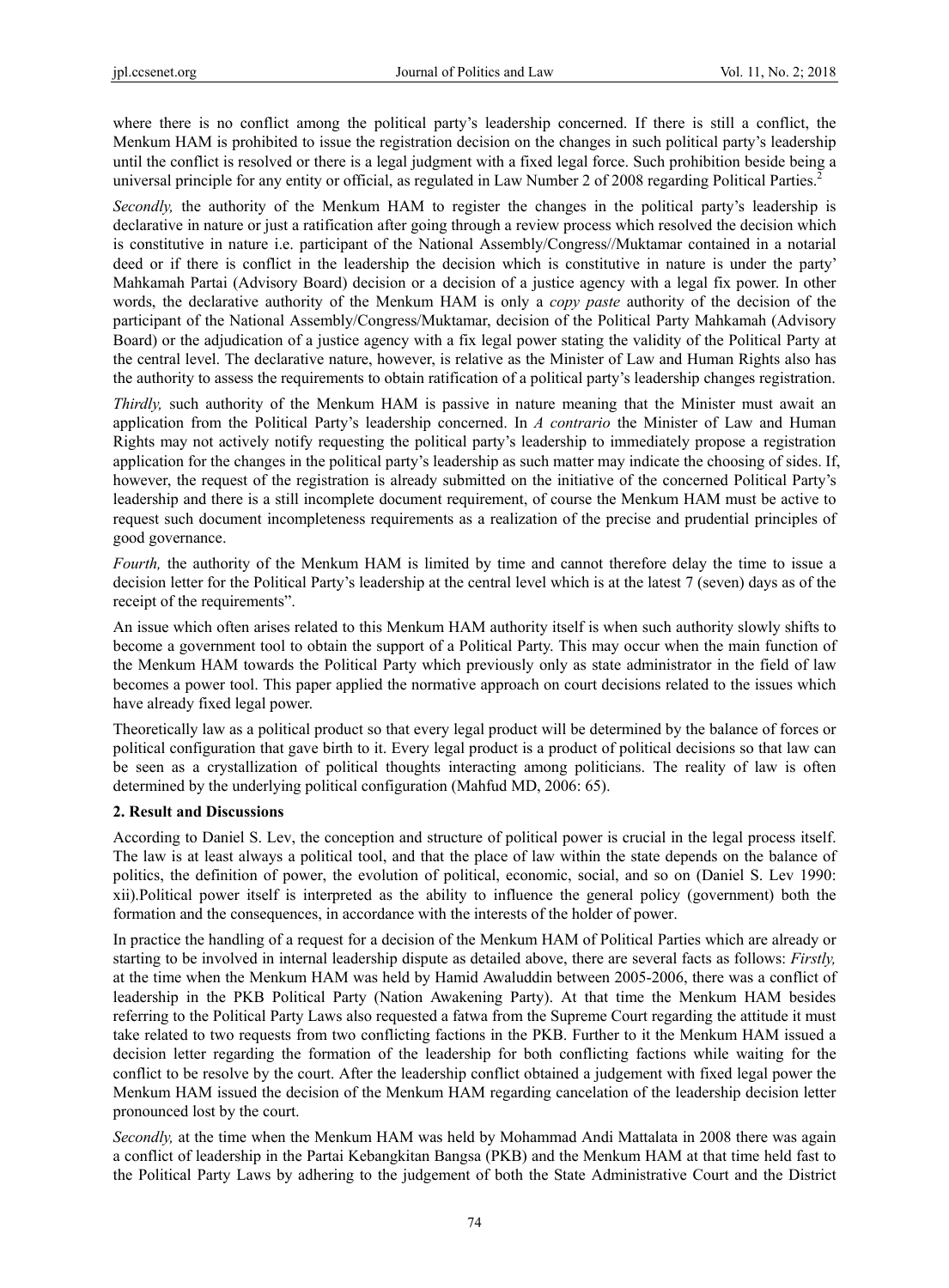# Court.

*Thirdly,* at the time that the Menkum HAM was held by Mr. Patrialis Akbar in 2010 there was a conflict of leadership in the Partai Peduli Rakyat Nasional (PPRN) and the Menkum HAM attitude at that time also followed the guidelines existing in the Political Party Laws by not issuing any decision letter as there were 2 (two) request from two conflicting factions, and therefore at that time the Menkum HAM was complaint to the State Administrative Court with a Negative Fictive Law construction but the Menkum Ham stance was considered right by the Court.

*Fourthly,* at that time that the Menkum HAM was held by Mr. Yasona H. Laoly starting from 2014 until 2018 there was several conflicts in Political Parties, PPP, Partai Golkar, PKPI and Partai Hanura. The Menkum HAM attitude against those four rifts in the conflicting parties is always to issue a decision letter of the Menkum HAM regarding the formation of the Political Party's leadership at the central level although the conflict was not yet solved and always issued decision letters for the Political Party's leadership supporting the government. This attitude of the Menkum HAM was always complained in the State Administrative Court and always lost.<sup>3</sup>

The Jakarta State Administrative Court decision backed up by the Decision of the Republic Indonesia Supreme Court in case Number 490/K/TUN/2015 in the conflict between the Golkar Party as plaintive versus Menkum HAM as defendant stated that the Menkum HAM action, issuing decision letter regarding the leadership at the time that such Political Party's leadership was still in dispute is a government intervention to the internal problem of the Political Party in disguise of officiating.

The functional shift of the Menkum HAM against political parties from previously only as state administrator in the field of law to become a power tool is due to several matters:

a. And effort to save the government's programs needed voting support in the parliament so that political parties in the position as "opposition" and in the state of management conflict become a sitting duck to be drawn into the government side with the compensation of the decision letter of the Menkum HAM regarding the political party's leadership.

b. The party's system in Indonesia which is multiparty and does not adhere to a permanent coalition is vulnerable to intervention by the Menkum HAM.

c. The *praesumptio iustae causa* principle of a decision letter is always deemed correct before being canceled by a Court, while the process of judging the Menkum HAM is always lengthy

Based on such above review, the Menkum HAM has several times distorted its authority and such matter is very dangerous for the democracy life and independence of Political Parties, therefore such authority of the Menkum HAM is not appropriate anymore to be maintained and must be assigned to other more appropriate state institution such as the KPU (General Election Commission).

The General Election Commission as an Independent State Institute is deemed to be more appropriate to be given the authority to register changes in a Political Party's leadership formation at the central level due to several reasons:

a. The KPU is an Independent state institution which is not in one of the executive, legislative, or judicative center.

- b. The members/commissioners are not partisan.
- c. The taking of resolutions and its leadership is collegial collective in nature.
- d. The task and functions are related to Political Parties.
- e. There is a DKPP (Election Advisory Board) supervising the KPU.

The central level political party's leadership conflict settlement model currently in force is proved not able to resolve the conflict leading to a positive authority between the District court and the State Administrative Court ultimately leading to a decision disparity and legal uncertainty.4

Resolving a political party's leadership dispute is in principal also an inseparable part with the registration of the political party's leadership therefore an ideal management dispute settlement model is needed. To reach a more effective and efficient settlement of a Political Party's leadership dispute there is no need for a legal effort through the Party Mahkamah as it has been proven that the Party Mahkamah is not able to settle a Political Party's leadership dispute at the central level.

Law and politics are difficult to separate as Curzon (1974: 44) argues that "The close connections between law and politics, between legal principles and the institutions of the law, between political ideologies and government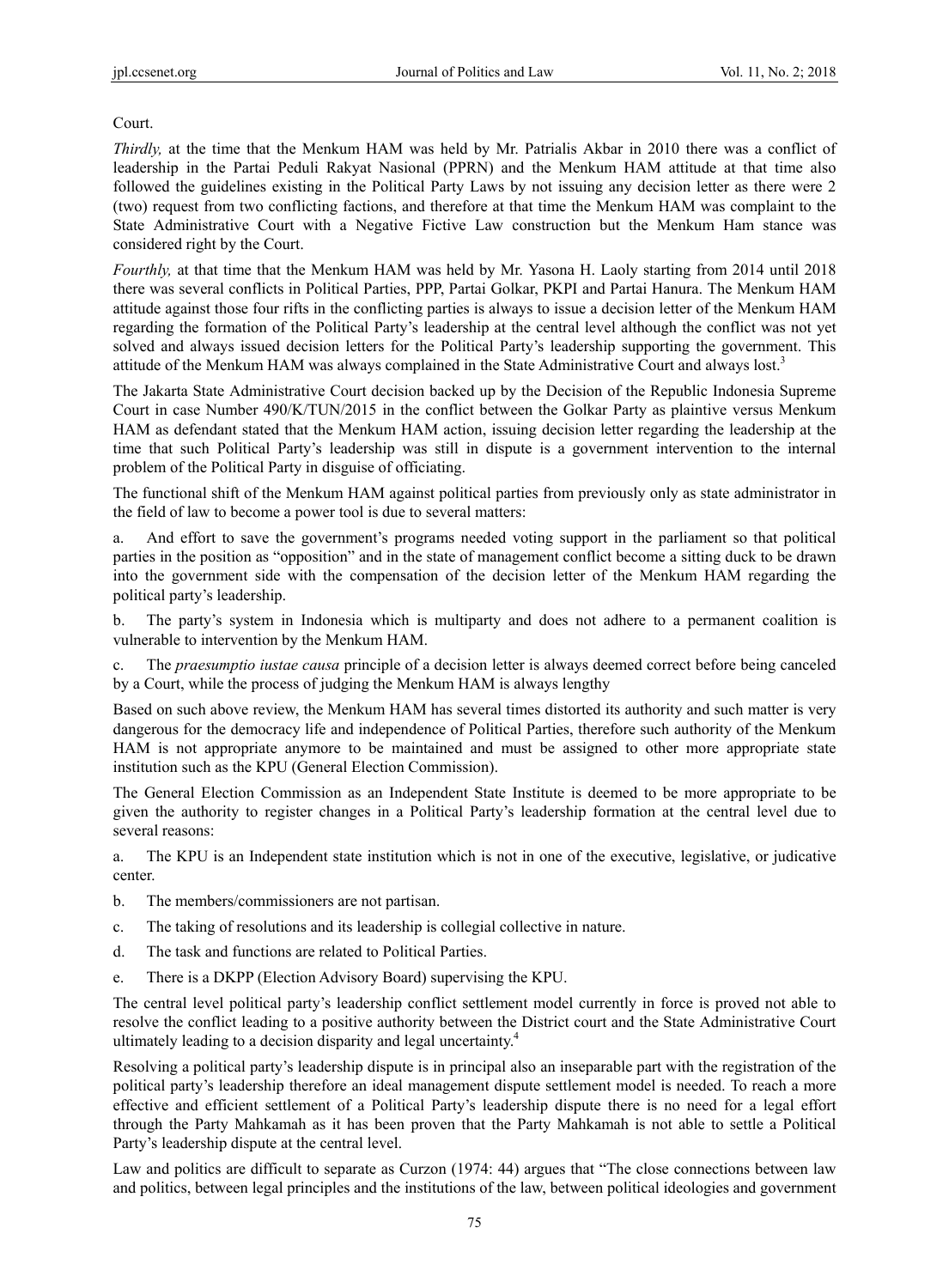institutions are obvious…".Nevertheless the authors view that even though a government wants to use the rules and powers for the achievement of political goals, the courts are still expected to stay away from political forum controversies.

Concerning democracy and constitutionalism Philip Pettit offers a strategy of constitutional provision (Pettit, 1999 : 67). According to it, the strategy of stipulating constitutional provisions seeks to eliminate or reduce domination not by making possibilities for the dominated groups to defend themselves against interference or to impede arbitrary interference, but rather to introduce a constitutional authority to the situation of domination relations.

The legal arrangement for the settlement of political party disputes is intended to simplify the procedure of litigation and to establish a strong and independent party system. Thus, it is expected that the future of democracy will proceed well and if dispute can be resolved through a fast, costly and transparent judicial process. The *One Roof Political Judging System* Concept is that one justice institution is given an overall authority starting from the authority to test the validity of the Political Party's leadership at the central level through testing the official resolution letter regarding the changes to the formation of the Political Party's leadership at the central level which has four alternatives i.e. District Court (PN), State Administrative Court (PTUN), Constitutional Court (MK) or Bawaslu.

The General Election Supervisory Board (Bawaslu) is deemed to be more proper to be given the authority to judge the Political Party's leadership dispute as during all this time it has acted as a quasi-court with the authority to adjudicate all issues in the general meeting covering political parties. Therefore, Political Parties, KPU and Bawaslu is a sub-sub system of the Political Court system in Indonesia. Another reason is that the members of the Bawaslu consist of professionals in the field of election which are not affiliated to any Political Party and the existence of the DKPP which has the authority to supervise the implementation of the ethic code of the Bawaslu members.

## **3. Conclusions**

The *One Roof Political Judging System* Concept is offered as one of the justice agency given the overall authority starting from the authority to test the validity of the Political Party's leadership at the central level through testing the official resolution letter regarding the changes to the formation of the Political Party's leadership at the central level During all this time The General Meeting Supervisory Board (Bawaslu) itself has been acting as a quasi court authorized to judge all general election issues involving Political Parties. Bawaslu itself consist of respective professionals in their field of general election which are not affiliated to any Political Party and supervised by the DKPP which has also the authority to supervise the implementation of the code of ethics of the members of the Bawaslu. Further to this concept proposal a special procedural law is necessary based on the Bawaslu regulation regarding absolute competence, procedure of complaint registration, procedure law regarding Political Party's leadership dispute including its execution so that the dispute settlement shall be fair, effective and efficient.

The Researcher forward a suggestion for the KPU nomenclature to be changed into KP4U (Political Party and General Election Registration Commission) while the nomenclature BAWASLU is change into BAWAS P4U (Supervisory Agency on Political Party and General Election Registration).

## **Acknowledgement**

The writer wishes to extend his gratitude to Prof. Dr Yos Johan Utama, Prof. Dr Yusril Ihza Mahendra and Dr. Supandi on their various suggestion on the writing of this paper.

#### **References**

- Decision Mahkamah Syariah Dewan Pimpinan Pusat Partai Persatuan Pembangunan Nomor: 49/PIP/MP-DPP.PPP/2014 dated 11 October 2014.
- Decision of the Golkar Party Mahkamah Number 01/PI-GOLKAR/II/2015, Number 02/PI-GOLKAR/II/2015, and Number 03/PI-GOLKAR/II/2015 dated 3 March 2015.
- Decision PTUN Jakarta Number : 111/G/2008/PTUN.JKT dated 18 September 2008.

Decision PTUN Jakarta Number : 169/G/2010/PTUN.JKT dated 3 March 2011.

Decision PTUN Jakarta Number : 217/G/2014/PTUN.JKT dated 25 February 2015.

Decision PTUN Jakarta Number : 62/G/2015/PTUN.JKT dated 18 May 2015.

Decision PTUN Jakarta Number : 91/G/2010/PTUN.JKT dated 1 November 2010.